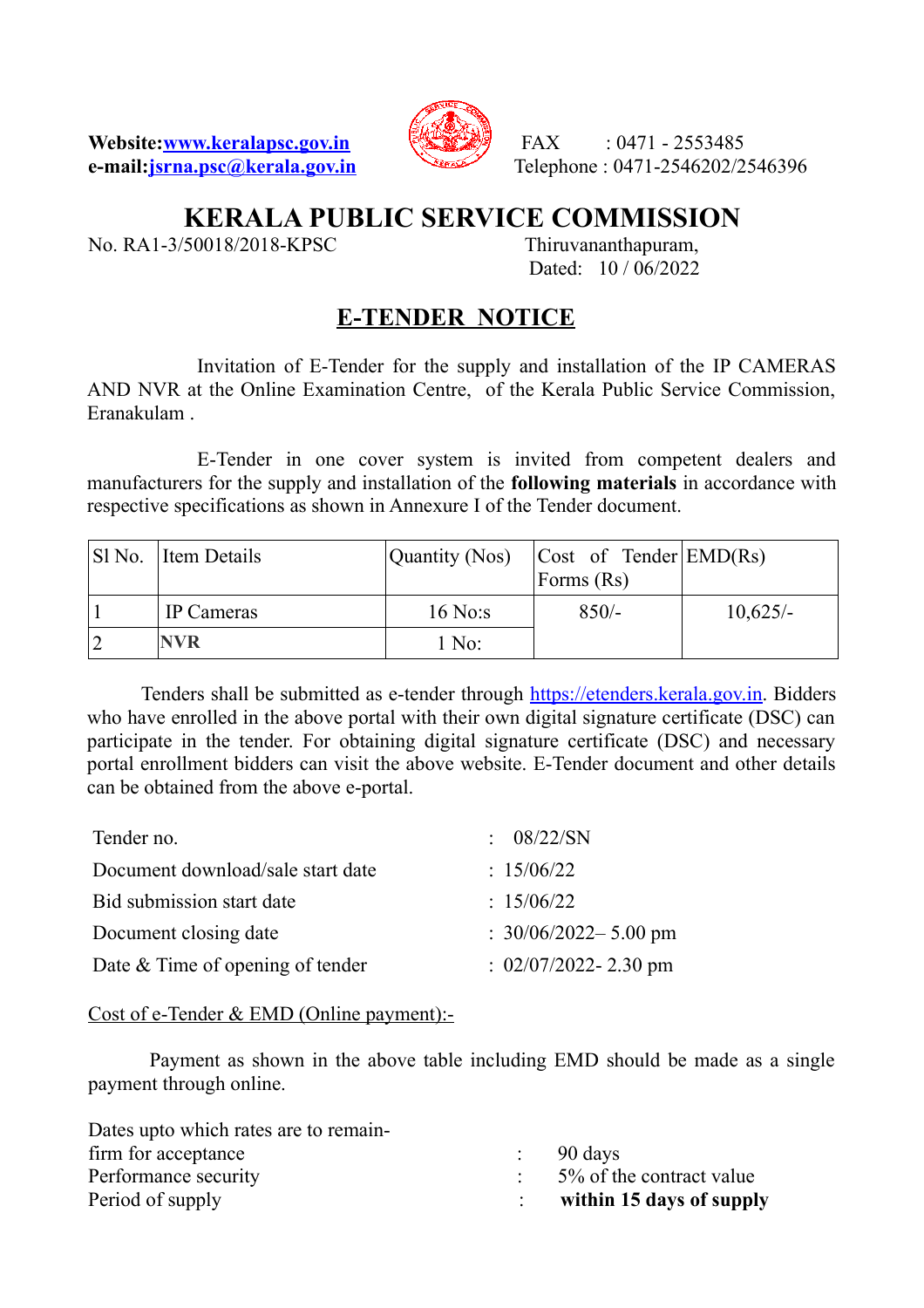#### *order*  $\alpha$

 The bidder desiring to take part in the bid shall log in to [https://etenders.kerala.gov.in](https://etenders.kerala.gov.in/)/ and then select tender and initiate payment. Bidders will be directed to the online payment gateway page and they shall make payment as directed therein.

#### **The e-tenders submitted by the competent dealer should definitely contain a scanned and signed copy of the declaration of product offered to supply and dealership certificate from the manufacturer.**

 Tenders will be opened in the online presence of each bidders or their authorized representatives who have logged in at the prescribed time of opening. If the date fixed for opening happens to be holiday or due to net failure the tenders will be opened in the next working day at the same time.

 The price of the e-tender form will be received only through online payment methods stipulated in the website.

### **Scanned copy of the agreement (Annexure II) in the prescribed format in Kerala Stamp paper worth Rs.200/- shall be submitted online and original shall be given to the Secretary, Kerala Public Service Commission before opening of e-tende**r.

The rates should be quoted in Indian Currency only.

 Details with respect to the e-tender and the details of specifications (Annexure I) of the item to be supplied can be obtained from the e-tender website [https://etenders.kerala.gov.in](https://etenders.kerala.gov.in/).

 The Secretary, Kerala Public Service Commission, Pattom will scrutinise the tenders received and will take necessary action for the award of contract.

 The right of acceptance or rejection of any e-tender in full or in part without assigning any reasons thereof is reserved with the Secretary.

 The rules and regulations prescribed for e-tenders by the Government of Kerala, shall be applicable to this e-tender also.

### **Terms and Conditions:**

- **1.** The make, model, year of manufacture etc of the Cameras and NVR shall be clearly mentioned.
- **2. 2 Years Comprehensive warranty from Original Equipment Manufacturer (OEM) should be assured. Dealership/Authorization and Warranty Certificates from OEM shall be submitted with the tender. Dealership warranty will not be accepted.**
- **3.** All charges, taxes, duties and levies should be clearly indicated.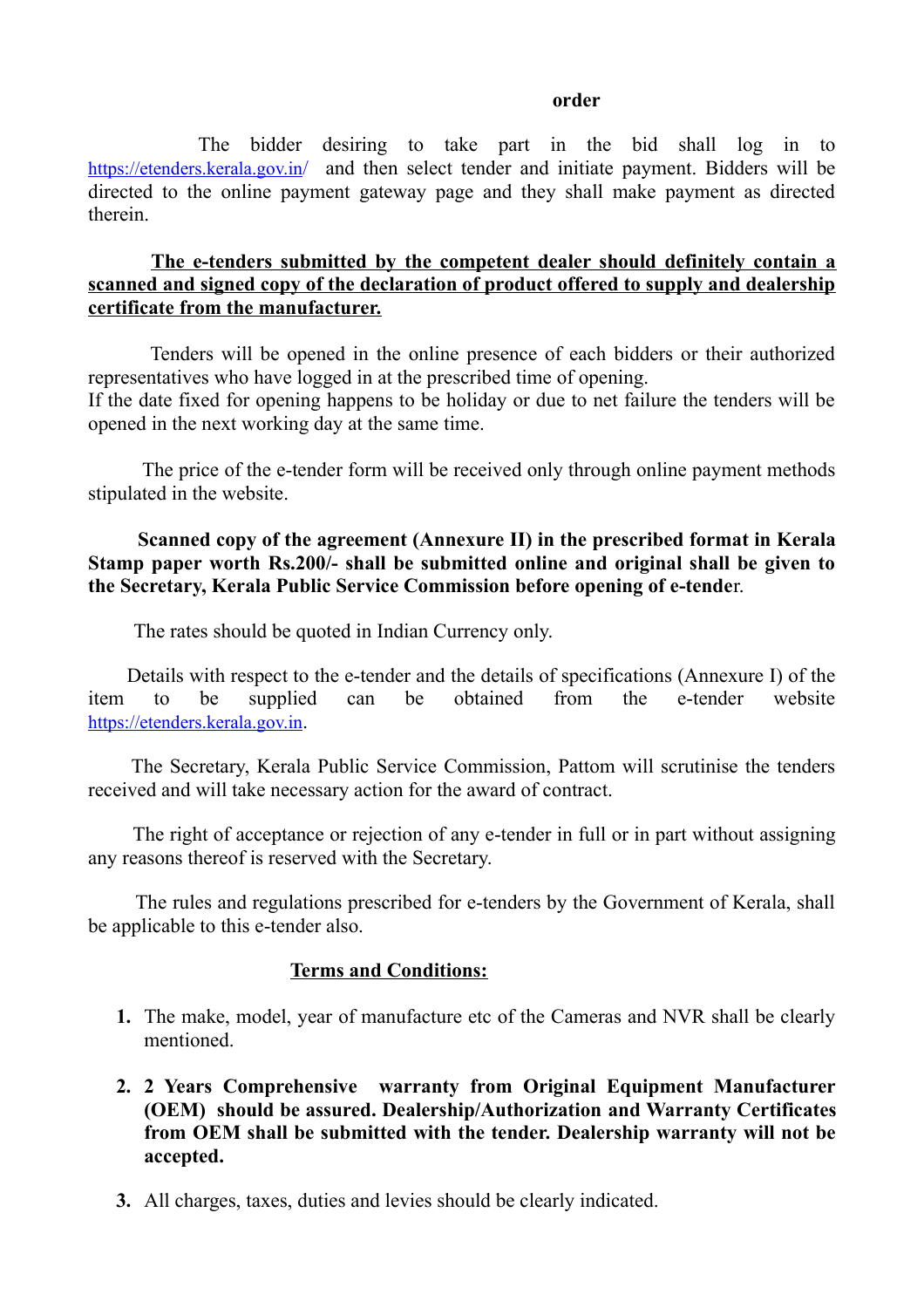- **4.** The items should be supplied to the Regional Office of the Kerala public Service Commission, Eranakulam at the expense of the Tenderer.
- **5.** The installation, commission and initial operation to the satisfaction of the KPSC will be the responsibility of the supplier.
- **6.** The payment will be made after completion of supply, installation and commission subject to the certification by our Technical Experts as to the quality and efficiency of the item supplied.
- **7.** In case of under performance during the warranty period, the item should be replaced and period of warranty will recommence from the date of replacement. Any legal disputes that may arise in relation to the e-tender formalities will be restricted to jurisdiction of Thiruvananthapuram District.

The communications should be addressed to :

 **The Secretary, Kerala Public Service Commission Pattom,Thiruvananthapuram Kerala-695004**

#### **SAJU GEORGE SECRETARY, KERALA PUBLIC SERVICE COMMISSION** Note:- More details can be had from the office of **Additional Secretary, R&A wing, Kerala Public Service Commission.Pattom,Thiruvananthapuram-4**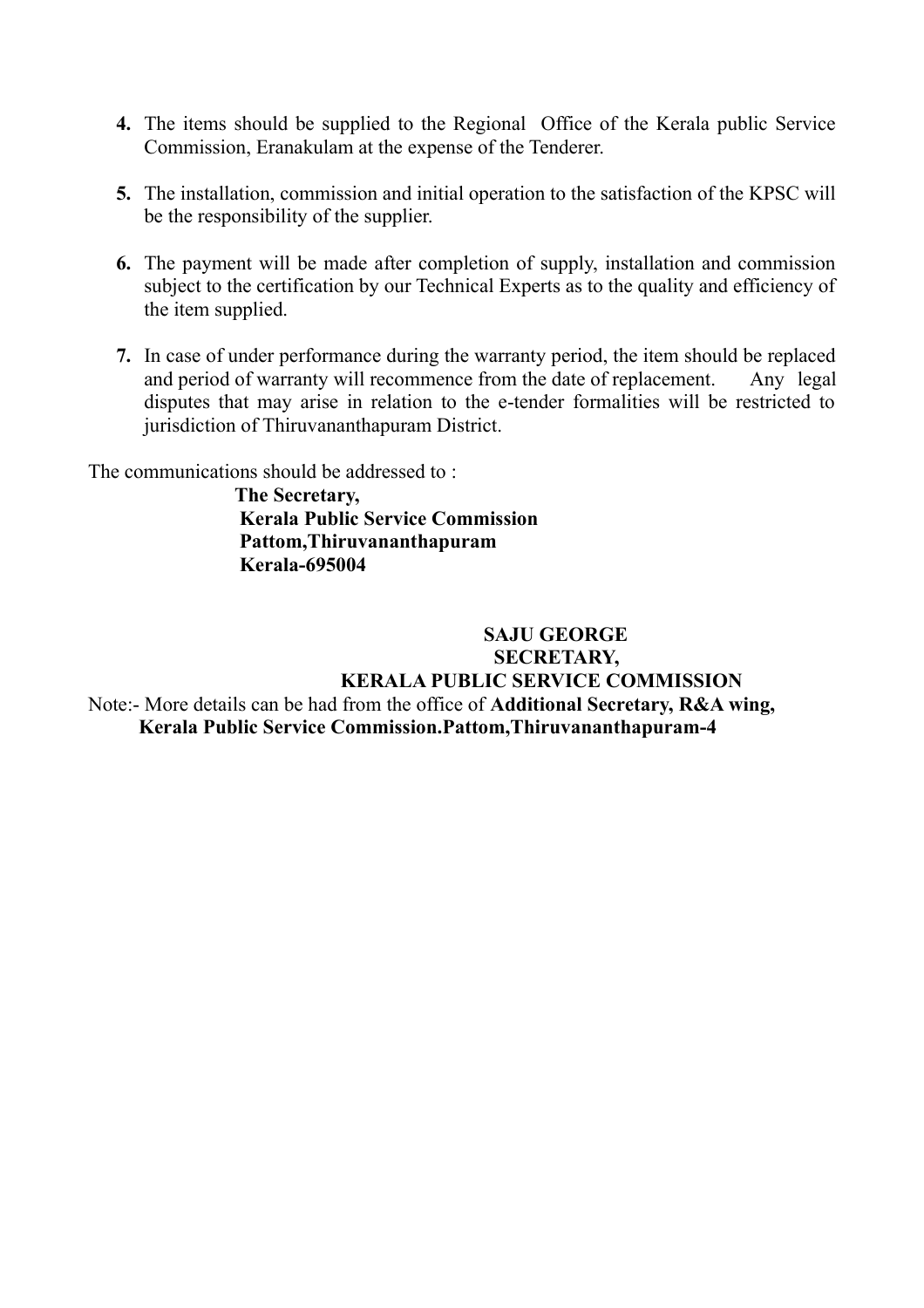| Minimum Technical Requirements & Functional Specifications - Security Camera - 16 No.s |                                       |                                                                                                                                                                                                                                                    |  |
|----------------------------------------------------------------------------------------|---------------------------------------|----------------------------------------------------------------------------------------------------------------------------------------------------------------------------------------------------------------------------------------------------|--|
|                                                                                        |                                       |                                                                                                                                                                                                                                                    |  |
| Sl. No.                                                                                | <b>Feature</b>                        | <b>Description</b>                                                                                                                                                                                                                                 |  |
| 1                                                                                      | Form Factor                           | Mini Dome                                                                                                                                                                                                                                          |  |
| $\overline{2}$                                                                         | <b>Minimum Resolution</b>             | 1080P (Full HD) or 2 Megapixel                                                                                                                                                                                                                     |  |
| 3                                                                                      | <b>Site Environment</b>               | Indoor; IK10 - Vandal Proof Required                                                                                                                                                                                                               |  |
| $\overline{4}$                                                                         | Sensor Type & Size                    | 1 / 2.8" 2 Megapixel progressive CMOS                                                                                                                                                                                                              |  |
| 5                                                                                      | Minimum<br>Illumination               | 0.002 Lux / F1.6 (color, 30IRE), 0 Lux / F1.6 (IR ON)                                                                                                                                                                                              |  |
| 6                                                                                      | IR Sensitivity &<br>Switching         | Onboard IR LED acceptable with IR Cut Filter based switching;<br>Alternately, Low-Light Cameras also acceptable.                                                                                                                                   |  |
| $\overline{7}$                                                                         | Minimum IR Range                      | 30 Meters                                                                                                                                                                                                                                          |  |
| 8                                                                                      | <b>Shutter Speed</b>                  | Electronic $1/3 \sim 1/100000$ s                                                                                                                                                                                                                   |  |
| 9                                                                                      | S/N Ratio                             | 45 dB or more                                                                                                                                                                                                                                      |  |
| 10                                                                                     | Angle of View                         | H:106°, V:56°                                                                                                                                                                                                                                      |  |
| 11                                                                                     | Compression                           | H.265 / H.264 / Smart Codec / MJPEG (Sub Stream)                                                                                                                                                                                                   |  |
|                                                                                        | Maximum Frame Rate                    | Main Stream: 1920 x 1080 / 1280 x 960 / 1280 x 720@ $(1 \sim 25 / 30$ fps).                                                                                                                                                                        |  |
| 12                                                                                     | VS.                                   | Sub Stream: 704 x 576 / 640 x 480 / 352 x 288 @ (1 ~ 25 fps); 704 x 480                                                                                                                                                                            |  |
|                                                                                        | Resolution                            | $/640$ x 480 / 352 x 240 @ $(1 \sim 30$ fps)                                                                                                                                                                                                       |  |
| 13                                                                                     | <b>Bit Rate Control</b>               | CBR/VBR                                                                                                                                                                                                                                            |  |
| 14                                                                                     | <b>WDR</b>                            | 120 dB                                                                                                                                                                                                                                             |  |
| 15                                                                                     | Security                              | User account and password protection HTTPS, IP Filter, Digest<br>authentication, User access log, TLS1.2 only, AES-128 / 256, SSH / Telnet<br>closed, sFTP by default, PCIDSS compliance                                                           |  |
| 16                                                                                     | Digital Noise<br>Reduction            | 3D DNR preferred                                                                                                                                                                                                                                   |  |
| 17                                                                                     | <b>Network Protocols</b><br>Supported | HTTP; HTTPs; TCP; ARP; RTSP; RTP; RTCP; UDP; SMTP; DHCP; DNS;<br>PPPoE; IPv4/v6; QoS; UPnP; NTP; Bonjour; IEEE 802.1x; Multicast; ICMP;<br>IGMP; TLS                                                                                               |  |
| 18                                                                                     | <b>Event Trigger</b>                  | No SD card, SD card error, Capacity warning, Network disconnection, IP<br>conflict, Illegal access                                                                                                                                                 |  |
| 19                                                                                     | Network Port                          | RJ-45 (10/100Base-T) PoE (802.3 af)                                                                                                                                                                                                                |  |
| 20                                                                                     | <b>Site Mounting</b>                  | Surface, Ceiling, Flush, Wall Mount, Corner Mount - as per site                                                                                                                                                                                    |  |
|                                                                                        | Requirements                          | requirements to be provided                                                                                                                                                                                                                        |  |
| 21                                                                                     | <b>Onboard Storage</b>                | Should supports 256 GB Micro SD card                                                                                                                                                                                                               |  |
| 22                                                                                     | Other Preferred<br>Features           | BLC, HLC, Audio Detection, Ultra-Low light colour view, Tripwire,<br>Intrusion detection, region entry / exit detection. Vandal proof with at<br>least IK10                                                                                        |  |
| 23                                                                                     | Certifications                        | Emissions: FCC Part 15B, EN55032, Immunity: EN 50130-4, Safety: UL<br>CSA 60950-1, EN 62368-1, RoHS: EN 50581.                                                                                                                                     |  |
| 24                                                                                     | Analytics                             | Motion Detection, Video Tampering, Scene Changing, Tripwire Intrusion                                                                                                                                                                              |  |
| 25                                                                                     | <b>Allied Accessories</b>             | To be supplied alongwith all allied accessories (like PoE power supplies,<br>brackets, mounting kits, patch cords, connectors, cables, licenses, etc) as<br>per project and site requirements, even if details are not indicated under<br>BoQ/BoM. |  |
| 26                                                                                     | <b>MAF</b>                            | Manufacturer's Authorization required                                                                                                                                                                                                              |  |
| 27                                                                                     | Warranty                              | 2 Years Comprehensive OEM warranty required                                                                                                                                                                                                        |  |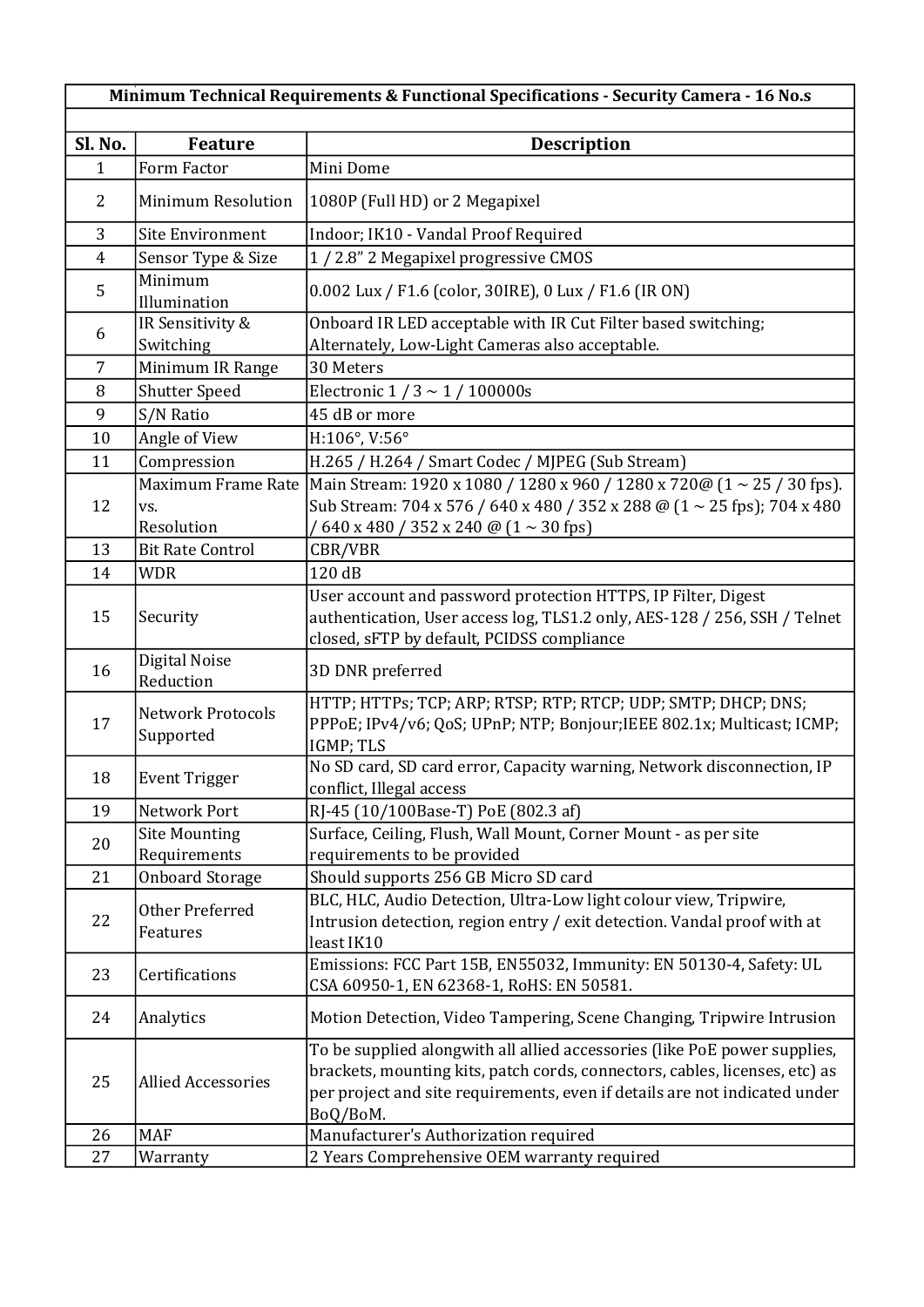| Minimum Technical Requirements & Functional Specifications - Video Recorder |                                                           |                                                                                                                                                                                                                                                                                           |  |
|-----------------------------------------------------------------------------|-----------------------------------------------------------|-------------------------------------------------------------------------------------------------------------------------------------------------------------------------------------------------------------------------------------------------------------------------------------------|--|
|                                                                             |                                                           |                                                                                                                                                                                                                                                                                           |  |
|                                                                             | Video Recording Software / Storage Hardware for 16 Camera |                                                                                                                                                                                                                                                                                           |  |
| Sl. No.                                                                     | <b>Feature</b>                                            | <b>Description</b>                                                                                                                                                                                                                                                                        |  |
| $\mathbf{1}$                                                                | Form Factor                                               | Hardware device shall be Rack mountable with its supplied kits and rails                                                                                                                                                                                                                  |  |
| $\overline{2}$                                                              | <b>VMS</b> or NVR                                         | Both VMS and Hardware NVR device acceptable. However, VMS provider shall<br>supply the requisite OEM recommended Server Hardware, Storage with all<br>licenses and accessories                                                                                                            |  |
| 3                                                                           | Capacity                                                  | Storage to be configured for 18TB usable space in RAID5 using Enterprise or<br>Recording Storage Datacentre rated SATA drives for the Day-1 requirement. Should have at least 8<br>Hot-pluggable Hard Drive Bays, Should support upto 64TB (Inbuilt). External<br>HDD through eSATA port. |  |
| $\overline{4}$                                                              | PoE                                                       | PoE Power Injector (16 Nos) or PoE Switch (Min 16 Port)                                                                                                                                                                                                                                   |  |
| 5                                                                           | Playback                                                  | 1/4/8/16 (maximum 4-ch @ 8MP, 8-ch @ 4MP, or 16-ch @ 1080p simulateous<br>playback)                                                                                                                                                                                                       |  |
| 6                                                                           | Playback function                                         | Play; Pause; Stop; Rewind; Fast play; Slow play; Next File; Previous File; Next<br>Camera; Previous Camera; Full Screen; Repeat; Shuffle; Backup selection;<br>Digital Zoom                                                                                                               |  |
| $\overline{7}$                                                              | <b>Network Ports</b>                                      | Hardware device shall have at least one 10/100/1000 Mbps Rj45 port.                                                                                                                                                                                                                       |  |
| 8                                                                           | Network<br>Throughput                                     | Input 320Mbps and Output 320Mbps                                                                                                                                                                                                                                                          |  |
| 9                                                                           | Camera<br>Support                                         | Minimum 16 cameras; Support for 12MP, 8MP, 6MP, 5MP, 4MP and 1080P<br><b>Resolution cameras</b>                                                                                                                                                                                           |  |
| 10                                                                          | OS                                                        | With full professional or enterprise license as recommended by the OEM                                                                                                                                                                                                                    |  |
| 11                                                                          | Licenses                                                  | Offered NVR/NVRs shall support streams from 16 cameras at its full HD<br>resolution and frame rates. Hence, the offer must be loaded with 16 camera<br>Base and per camera licenses for full features demanded in our camera tech<br>specs                                                |  |
| 12                                                                          | Capacity                                                  | The offered system must support 16 cameras on Day-1.                                                                                                                                                                                                                                      |  |
| 13                                                                          | Number of<br><b>Users Supported</b>                       | 128                                                                                                                                                                                                                                                                                       |  |
| 14                                                                          | <b>Event Status</b>                                       | Display event status upon alarm, motion, audio, upon Video loss or recovery<br>between server and client.                                                                                                                                                                                 |  |
| 15                                                                          | Compression                                               | H.265, H.264, MJPEG, MPEG4.                                                                                                                                                                                                                                                               |  |
| 16                                                                          | Network<br>Protocols<br>Supported                         | IPv4/v6, TCP/IP, UDP, DHCP, HTTP, DNS, NTP, RTSP, SMTP, FTP, UpnP. IP<br>Filter, PpoE, DDNS, Alarm Server, IP Search, P2P.                                                                                                                                                                |  |
| 17                                                                          | Synchronized<br>Playback                                  | Support for at least 64 Cameras, in at least dual streams                                                                                                                                                                                                                                 |  |
| 18                                                                          | Video Display<br>Layout                                   | $1/4/8/9/16$ .                                                                                                                                                                                                                                                                            |  |
| 19                                                                          | <b>FIFO Support</b>                                       | The VMS to ensure auto deletion of aging/old files in FIFO basis or its archival<br>based on the user settings to ensure there is no storage overload. The VMS<br>Storage Manager to ensure that the HDD write speed is never slows down due<br>to extra usage of allotted disk capacity. |  |
| 20                                                                          | Recording<br>Search                                       | Search video recordings by time/Date; Alarm; Motion Detection.                                                                                                                                                                                                                            |  |
| 21                                                                          | Backup mode<br>compatibility                              | USB Device; Network; Internal SATA burner; eSATA Device                                                                                                                                                                                                                                   |  |